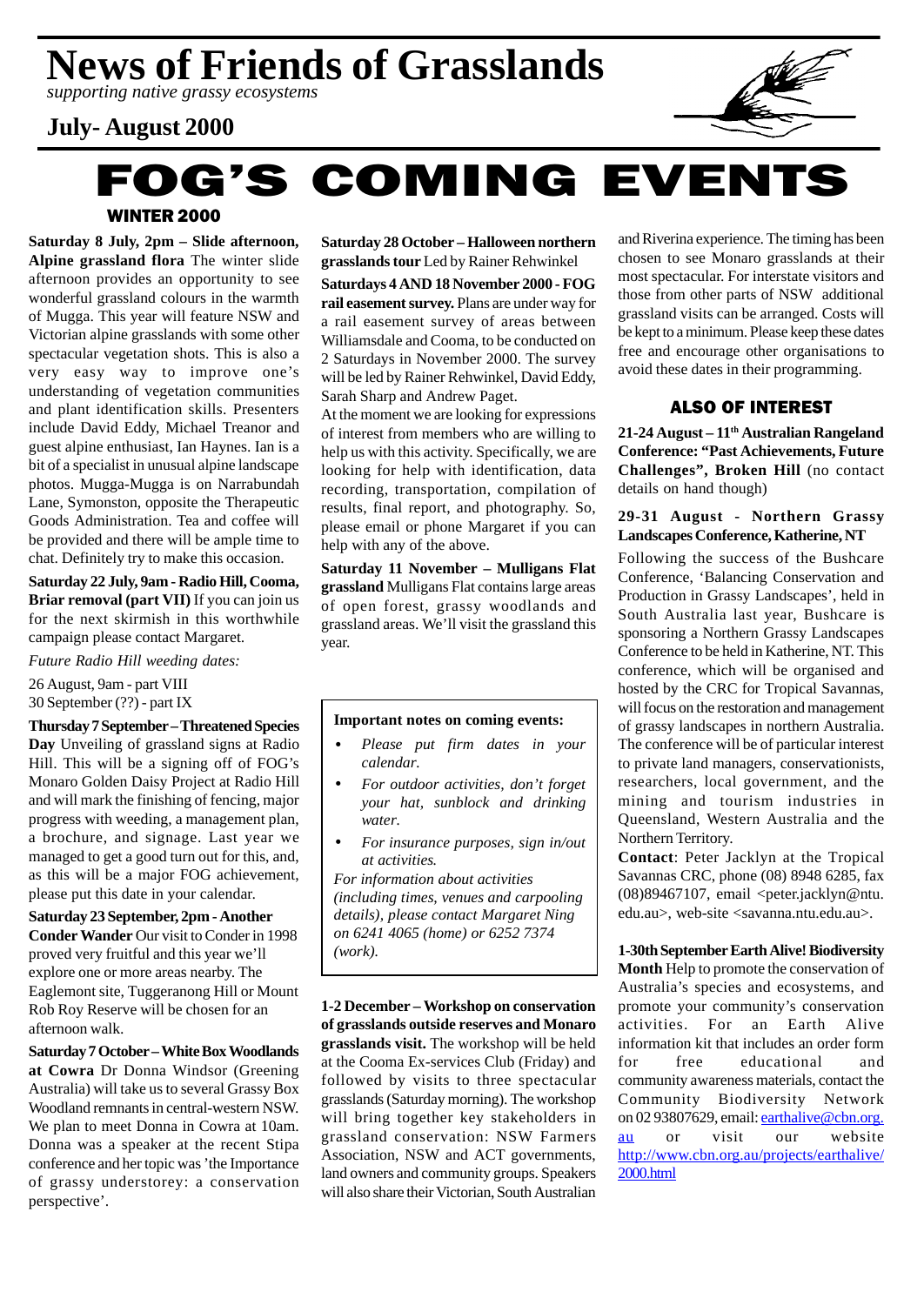- *News roundup FOG and other grassland news*
- *A view on salinity Geoff McFarlane*
- *Grassland rediscovery*
- *Ecological investigations of Maisie Fawcett*
- *More Action Plans Naarilla Hirsch*
- *Newsletters received Naarilla Hirsch*

### NEWS ROUNDUP

### Congratulations Bess Sledge

Bess is well known in conservation circles and in particular for leadership of the Cooleman Ridge Park Care Group. Bess is also a FOG member. This year Bess was declared the ACT Volunteer of the Year in the Conservation Section. Congratulations and thanks for your untiring efforts, leadership and support for FOG.

### Congratulations Canberra **Ornithologists**

Our sound alike, COG, is to be congratulated for launching (on 14 June) the latest edition of *Birds of Canberra Gardens.* This is really an excellent publication on Canberra birds with almost all captured in superb photos. The main aim of the publication is to provide data on bird observations in Canberra which COG members have been recording for many years. The book is available at COG's monthly meetings (second Wednesday of the month at 8pm) at Forestry House, Yarralumla, at the members' price of \$25, or at most bookshops around town at RRP \$30. We shall have a more complete review in our next issue.

Also on 14 June, David Geering gave an excellent talk to COG on work to save the Regent Honeyeater. David is Regent Honeyeater Recovery Coordinator and his talk brought together extensive information on the findings of this woodland/forest bird and attempts to save it. This once common bird is now down to 1000-1500 birds in the wild due to their habitat disappearance. Favourite trees in the ACT, where small numbers visit, are Yellow Box which have good nectar flow during breeding time. Work to save this bird includes captured breeding at Taronga Park Zoo and extensive strategic planting of suitable trees. For more information e-mail: david.geering@npws. nsw.gov.au or write to PO Box 2111 Dubbo NSW 2830.

### Grassy ecosystem grants announced

The WWF/NHT Devolved Grants for Grassy Ecosystems were announced on 26 May. The total value of grants was \$300,000. The one awarded in the ACT was for an information kit for land managers (\$22,000); this was organised by Sarah Sharp - congratulations. NSW obtained four grants, of which three were local – Restoration of Remnant Vegetation on Middlingbank Peninsular (\$9,000), Bega Valley Remnant Grassland Vegetation Management Plans (\$10,000) and Old Portion of Bombala Cemetery (\$3,000). Certainly FOG will want to look at progress on these four. The Riverina Grasslands Project (\$74,000) aims to target high-conservation sites in that area and should be very exciting. Thirteen projects were funded in Victoria and another eight in SA. An excellent write up of these grants can be found in *Grass Clippings,* June 2000 issue, which is an excellent source on grassland issues. For an e-mail copy, contact helenr@vnpa.org.au. Round two of these grants will open on 4 August with applications closing on 13 October. Geoff Robertson and Sarah Sharp are the ACT representatives on the panel but also have a strong interest in NSW – please contact them for details.

### ACT prison developments

Newsletter readers will be aware that FOG has been particularly interested in the prison site and may have influenced the choice of the proposed Callam Brae site. In 1999, FOG made a submission to the Legislative Standing Committee on Justice and Community Safety on the siting of the prison and gave verbal evidence. It argued that the location of a prison at the site was not inconsistent with grassland and threatened species conservation and, if the prison siting and development was handled correctly, there may be a positive spinoff for conservation. However, it will be particularly important that the detail be got right. In our last newsletter we mentioned further enquiries FOG had made about conservation issues at the site.

FOG President, Geoff Robertson, was asked to be on the recently established ACT Prison Community Panel to represent conservation group interests in the prison establishment. Geoff accepted because he can see this is an opportunity to combine conservation with many other community endeavours, and considers that he is familiar with many social, welfare, mental illness, and Indigenous issues through his professional and personal

experience. So far he has been part of three prison visits, a weekend workshop, attended a number of panel discussions, and prepared one paper on community participation.

He provided the following information about the conservation issues at the site. So far the exact location of the prison has not been decided – there is also a (remote) possibility it may be located elsewhere. To understand the location of and issues at the site, the reader should look at the map (this is taken from the Government Response on the Siting (Report No. 3 of the Standing Committee Inquiry)). Many readers will be familiar with the location of the proposed prison site, as its northern boundary is Narrabundah Lane – and Mugga-Mugga Education Centre, a site for many FOG activities, is on the northern side of Narrabundah Lane.

The map shows that the site on the western side contains areas of moderate conservation value grassy woodland (A), areas of no value (G) and endangered grassland and Grassland Earless Dragon habitat (C and E). Area A contains Yellow Box and Red Gum and the grassy understorey is substantially native. It is also part of the sequence of areas from Mt Mugga to East O'Malley. Area B is described as 'not of the endangered type' – it contains Yellow Box, Red Gum and Apple Box but the understorey is largely exotic. Again it is part of a linked set of vegetation remnants. Area G is highly modified but contains some native grasses. Areas C and E are described as native grasslands of low botanic significance, dominated by native grasses (largely Spear Grass) and with low native forb (wildflowers) content. D is described as a native pasture. C and E contain the Dragon and D is a potential site for them. D is north of and borders a much richer grassland community. The latter has high botanical significance and contains several uncommon plant species. It is a prime Dragon site and contains populations of threatened species Golden Sun Moth, Perunga Grasshopper and Pink-tailed Worm Lizard.

Recently the Grassland Earless Dragon was declared a separate species. It is given the highest level of legislative protection but that could change given that it has now been found in several areas around Cooma, some of which have been reported in this newsletter. However, early research on the two populations is indicating they may be different sub-species.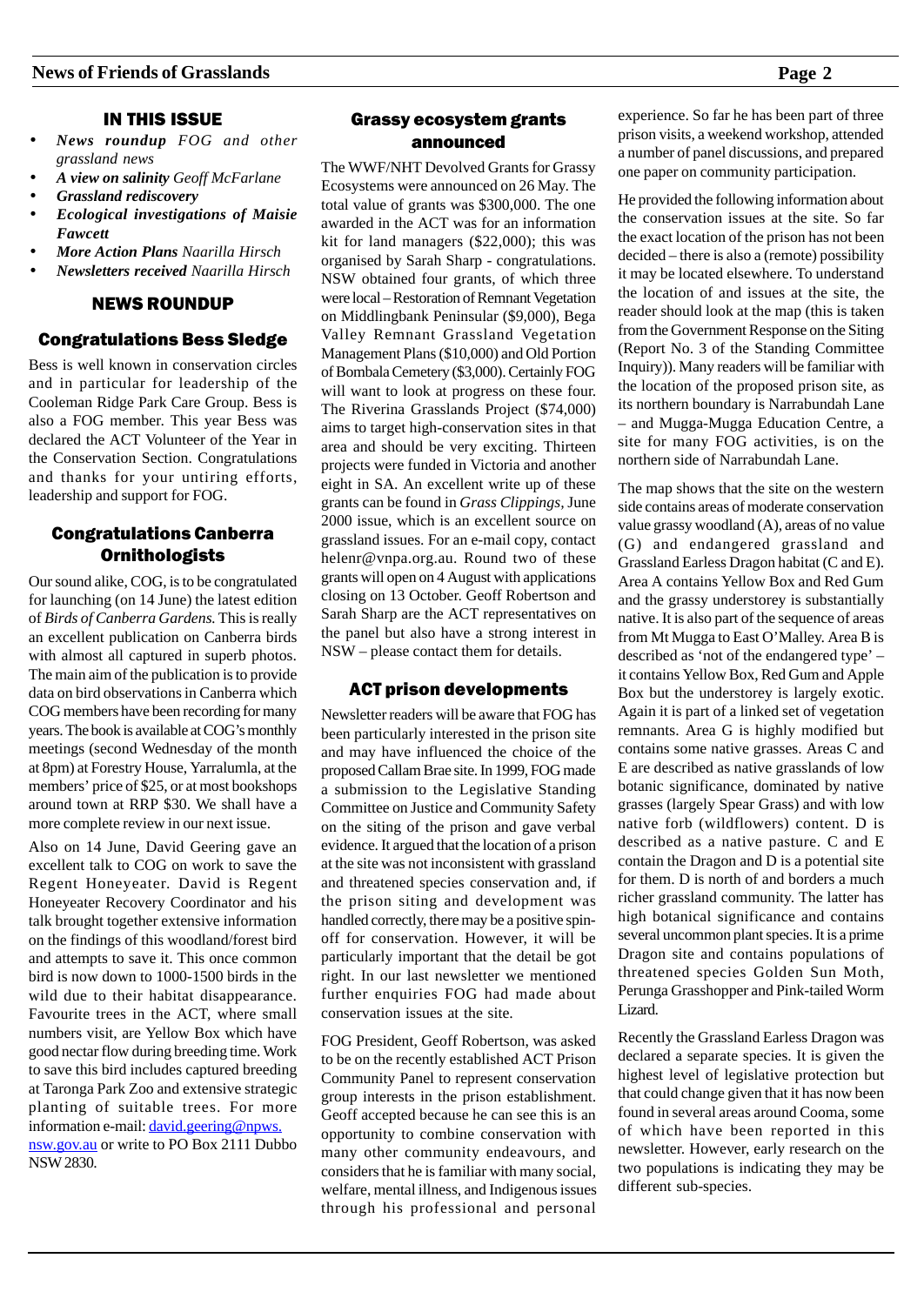

The Callam Brae homestead is a good example of a modest house from the soldier settlement period build between 1920 and 1925. The house and related buildings are well documented and photographed in the Government's Response (referred to earlier). These buildings are to be found on the southern border of the site south of the Therapeutic Goods Administration Building. An old brickworks and orchard are also to be found at the site. Nothing of Aboriginal significance has been found, but two areas with potential for Aboriginal sites have been located south west of the Therapeutic Goods Administration Building.

The need to take account of all these issues and their implications such as drainage and the building of fences without creating perches for raptors makes the task a challenge. These issues, says Geoff, can be easily pushed to one side when the other enormous issues are placed on the table.

The ACT Government's objective is to have a facility which will house up to 300 prisoners (currently about 140 are located outside the ACT) and remandees (the numbers here range from 40 to 70). All security levels and both sexes will be catered for. Government and Panel members are keen to give inmates the best opportunity to rehabilitate. However, this will be a very tall order and Geoff says that the issues are mind-bogglingly complex. The Government is employing consultants to get the tender specifications right and things should progress quickly in the next twelve months. The Government is actively pursuing its preferred option for a private prison.

The Panel also includes representatives from local Symonston residents, ACT Crime Prevention Committee, ACT Parole Board, Mental Health Foundation, Women's Consultative Council, Alcohol and Drug Foundation of the ACT, Australian Federal Police, ACT Aboriginal Justice Advisory Committee, ACT Council of Social Service, the Official Visitor, ACT Churches Council, ACT Bar Association, Prisoners Aid ACT, Women's Legal Centre, Canberra Institute of Technology, the ACT Trades and Labour Council and the ACT Chamber of Commerce. There are no prisoner, victims or prison staff representatives. Geoff would be happy to discuss any matters about the prison as he is meant to be a conduit for conservation interests.



### Radio Hill-Part 4

On a sunny Saturday 29 April twelve (9 FOG members and 3 from the World Wide Fund for Nature Sydney office) took part in a working bee at Radio Hill. The group enthusiastically attacked the Hawthorn in a coordinated assault that made great progress in ridding the site of this woody weed. We have a long way to go, as one member pointed out that we had really only advanced by 2 telegraph poles. Nevertheless, FOG is beginning to make a sizeable hole in the numbers of this particular weed on the hillside. Our particular thanks go to the WWF people who made a great contribution to the success of the day. The next working bees are on **Saturdays 24 July and 26 August,** and help would be most welcome.

### Souths Travelling Stock Reserve (TSR)

### *Alan Ford*

Nine members, lead by Isobel Crawford, visited this TSR and Halfway TSR south of Goulburn on the weekend of 13-14 May. We were not deterred by the clouds scudding across the sky, obscuring the sun for most of the weekend, or the small rain squalls (not more than 30 minutes in total however) that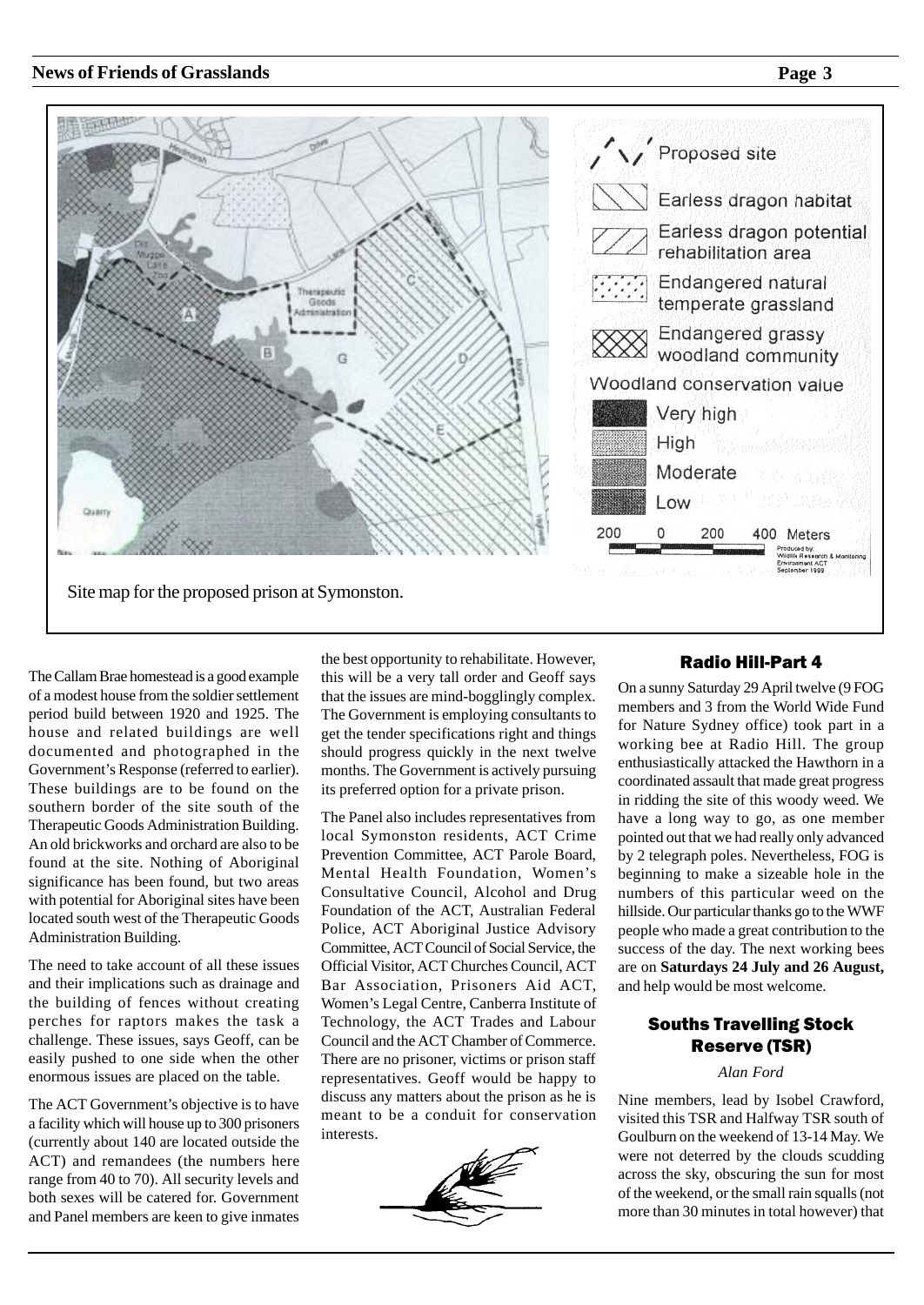had to be endured while looking for the next elusive plant. However, we were considerably cheered by the number of Yellow-tailed Black Cockatoos that flew over the site from time to time. One flock was at least 40 strong. The visit to Souths included a spot-lighting expedition which yielded some possums, and we also examined the brilliance of the night sky, the constellation Scorpio being a feature. Souths is approximately 30 hectares in size and Halfway 8 hectares. Souths is a real grassy woodland gem, although it will face a difficult time as part of the surrounding areas are subdivided.

In our wanders around Souths we accumulated somewhere in the vicinity of 95 plant species. While that includes some exotics the vast majority were natives. These included, naturally, representatives of a number of major genera, Eucalyptus, Acacia, the daisy family, the pea family, to say nothing of the grasses. We also had lectures on the mysteries of *Wahlenbergia* and Mistletoe - thanks Isobel. Naturally enough, the most prominent flowering plant was early wattle, *Acacia genistifolia.* Such are the vagaries of identifying vegetation at this time of year that it took a while for us (in Isobel's absence, at that stage) to realise that our first question mark had been *Calotis anthemoides*. Even little rosettes of greenhood orchids were visible through the ground cover. We even managed to add a few species to the list for the TSR.

We went to Halfway TSR on the Sunday morning. This was different and was really open forest rather than the grassy woodland that was prevalent at Souths. It has a little creek running through it and we were on the lookout for Tiger snakes as we crossed and re-crossed it. It may have been too cold for them! This TSR yielded in the vicinity of 50 species, and my highlight was definitely trying to sort out the *Poa* species on the site and the difficulties of doing same. (Talk about the trials of FOG.) A little *Persoonia* and the *Laxmannia gracilis* were definitely among the goodies. It was interesting that both TSRs had half-a-dozen or so Eucalypts - the difficulty of sorting them out is obvious. It is something you tend to forget while trying to sort out the Peas and the *Austrodanthonia*. Particular thanks to Isobel Crawford, Geoff Robertson and Margaret Ning for organising the visit. FOG is indebted to Isobel Crawford, Nikki Taws and Rainer Rehwinkel for providing background information for the visit.

### ACT grassland sites tour

*Alan Ford*

Nine FOG members set out on a wonderful sunny winter's day (17 June) to look at grassland sites in Action Plan 1 plus some other interesting remnants. We started with Site 25, adjacent to CSIRO HQ in Limestone Avenue, which is a rather more extensive site than is obvious at first glance. It curves around the corner towards Mt Ainslie, and contains Kangaroo Grass (*Themeda triandra)* and Common Everlasting (*Chrysocephalum apiculatum)* with a host of other woodland and grassland species also hanging on. These two plants set a pattern for the day. However, there is a twist to this simple tale. We saw 3 forms of *Chrysocephalum apiculatum* during the tour - an intriguing mystery. The highlight was definitely the discovery of *Microseris lanceolata* (Yam Daisy) at the site.

Site 26, on Constitution Avenue, is a relict *Austrodanthonia* oasis in a sea of invading Chilean Needle Grass. The site is also home to the Golden Sun Moth. Campbell Park offices, Site 27, is a vital site with a range of threatened species to establish its credentials as a significant remnant. The sun was out and we carefully avoided standing on the little Button Wrinklewort (*Rutidosis leptorhynchoides)*.

Canberra Urban Parks and Places (CUPP) plays a role in managing areas of interest to FOG, and we visited a remnant CUPP grassy woodland site in Campbell at the bottom of Vasey Crescent. From there to another CUPP site on Savige Street, Campbell Hill, which has a *Themeda* base with *Chrysocephalum semipapposum* and a *Cassinia*. It is badly infested with Hawthorn. Sarah Sharp then took us to another remnant *Rutidosis* gem in Kingston. FOG would like to thank Sarah for providing information on these sites and for the discussions on the management of grassland sites as the day proceeded. The day concluded with a brief stop opposite the proposed ACT prison site to examine the general parameters of the proposal.

### Conder 9 submission

 *Michael Bedingfield*

Conder 9 Estate is an area of land zoned for housing adjacent to Tuggeranong Hill and the foothills of Mt Rob Roy. Last year as a result of submissions in response to Action Plan 10 (on the Yellow Box/Red Gum Grassy Woodland), a section in the northern end of Conder 9 was set aside for inclusion in Canberra Nature Park. We call this section the Eaglemont site because it is near Eaglemont Retreat in Conder. The remainder of Conder 9 will be developed and a consultation process has gone on in recent months.

The southern boundary of the new reserve was set as a creek line, but the actual boundary of the quality grassy woodland is a dilapidated fence a further 50 metres or so south of the creek. The development proposal had houses going right up to this fence and an emergency vehicle track between the houses and the creek, through to native grasses.

FOG put in a submission to PALM on the proposal. Our main suggestions were that: (1) a new suitable fence be erected where the current old fence is, (2) the houses be moved slightly to the south to create a narrow buffer zone, with the fire trail in the buffer zone, and (3) during the construction phase all vehicles be kept off the native grassy area.

PALM has agreed to these suggestions and amended the development plan.

There was a trade off, however, as another several hectares to the east will be lost. This is of poorer quality, a dry slope with fewer species where significant species are very scarce.

Our success at achieving our major goals begs the question as to whether we should have asked for more. In this case I think we have done the right thing because to save the other area would have required a major change to the development. It would also have required a substantial lobbying effort on our part, with little hope of success. And our resources are rather stretched (we are still pushing strongly to save Conder 4A, a site of far greater quality).

So overall I am pleased with the result, as the government has recognised some of the requirements for adequate protection of these remnants, and we have effectively saved several extra hectares of grassy woodland at Eaglemont.

### Action on other grassland sites

Due to the vigilance of FOG members it was ascertained that two of the sites listed in Action Plan 1 had either been demolished or construction work was taking place in the vicinity. Site 4, which has been demolished, was a small site in Gungahlin and Site 10 is to the north of Mitchell. Two letters were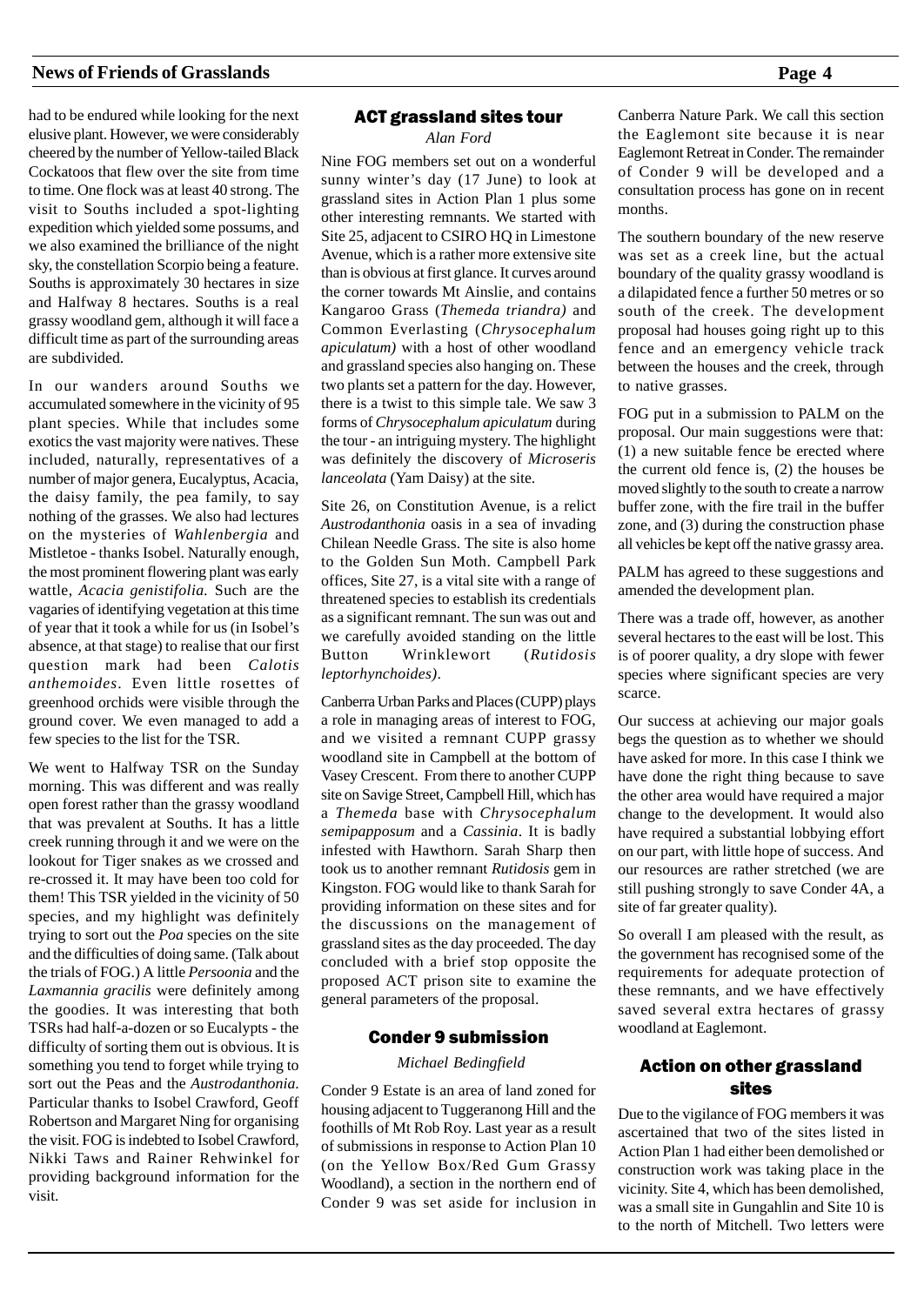written to the Department of Urban Services concerning the sites, seeking advice on management issues regarding the sites. We are reliably informed that our concerns are receiving serious attention.

### Conder 4A update

In our last newsletter, it was mentioned that the report by the Commissioner for the Environment on the Conder 4a site was expected by the end of May. That was delayed but we understand the report has now gone to the ACT Government for comment. FOG has not seen a copy of it so far. In the meantime, we understand that Conder 4a has received interim listing under the ACT Heritage list following an application put in by Michael Bedingfield and Treanor some months ago. Michael B also reports that the species list for Conder 4A has stretched out to 162, and over 150 of these have been photographed on site. A good number of these plants are considered very uncommon in Yellow Box/Red Gum Grassy Woodland, including *Diuris dendrobioides, Caesia calliantha, Calotis anthemoides, Lotus australis, Polygala japonica,* and *Scutellaria humilis*.

### WGWG

The Woodland and Grassland Working Group (WGWG) continues to meet monthly and many FOG members take an active interest. In May, Rainer Rehwinkel gave a talk to the group on his work on assessing grassland sites. For those who attended, this helped focus FOG's plans for survey work later this year.

### Is A Fence Enough?

### *Bill Semple*

Over 100 farmers, extension officers and woodland/grassland ecologists exchanged ideas on managing grassy woodlands at this Grassy Woodland Management Workshop in Cumnock on 24 March. The Question/ Answer session and field trip highlighted the need to do more than just put a fence around a woodland remnant. For example, native understorey plants need to produce seed but they also need gaps in which to germinate and establish. This means that vegetative litter levels need to be reduced at regular intervals. Both burning and grazing can do this but there was no general agreement about which was best. Speakers at the workshop emphasised that natural "patchiness" in woodland remnants needs to be maintained particularly for the survival of small animals.

Try not to burn or graze the whole area at any one time.

The workshop was introduced by presentations of past, present and future scenarios. Local landholder and session chairman, Geoff Tonkin, put forward a view of future homogenised, globalised, "mcdonaldised" landscapes where the same plant species - mostly weeds - occur everywhere. Dr Kevin Theile then took the audience into the past with a selection of slides which showed what the grassy woodlands once looked like - spring wildflower shows to rival those of WA. Areas with such characteristics are now very rare. Dr David Goldney brought the discussion back to the present by outlining what is happening to the health and distribution of woodlands in the Central West of NSW. Many are doomed unless positive action is taken now. Drs Ian Lunt and Donna Windsor introduced strategies for managing woodlands in "good" and "poor" condition. These strategies were subsequently taken up and expanded in the innovative Question/Answer session (where the whole audience acted as an expert panel for questions submitted earlier in the day) and the field trip.

Continuous grazing - even at low stocking rates - was considered inappropriate for woodland management as uncommon plants are likely to be selectively grazed. Short periods of high intensity grazing can be used for controlling weeds as well as for incorporating litter. However, grazing was not recommended for pristine sites with a history of nil or very infrequent grazing. Most importantly, keep records - even if only photographs - of what management regime was applied. We still have a lot to learn about managing grassy woodlands.

The overall message was there's no one "right" way to manage these areas. If encouraging native birds is your aim, then planting shrubs may be appropriate even if they weren't part of the original woodland. Ideally, such plantings would be restricted to a "buffer area" around or on one side of the woodland. Similarly, excessive tree regeneration in a remnant could be controlled if your aim was to mimic the original woodland. But when viewed from the perspective of a relatively treeless landscape, such trees would probably be retained for their potential benefits as habitat and for controlling groundwater.

For most landholders the first step in conserving woodlands will be to fence them so that they can be managed separately from surrounding land. Financial assistance for doing this is available from the sponsors of the workshop: Greening Australia, Bushcare, Community Solutions "Taking Action Now" project, National Parks & Wildlife Service's "Grassy Box Woodlands Conservation Management Network" and the Department of Land and Water Conservation. Bill's address is DLWC, PO Box 53, Orange 2800.

### A VIEW ON SALINITY

### *Geoff McFarlane*

*(The following was presented at the Dubbo Salinity Summit in March 2000 by Geoff McFarlane (a FOG member) from the Yass district, and one of many landcare reps at the summit, many of whom gave short presentations on an aspect of salinity.)*

As a farmer from the Yass district, I represent a region with big problems with dryland salinity, which is a major contributor of salt to downstream water users. Salinity is a huge problem - too big for any one organisation, one government or one set of solutions. But it can be broken into bite-size chunks, some of which we already know how best to handle. The one I wish to concentrate on today is groundwater recharge in marginal grazing country.

There is agreement that we need to help farmers select and manage vegetation so that it uses more of the water, drying out the rootzone sponge so that subsequent rainfall will not leak through it into groundwater. In relatively good grazing country, appropriate pasture selection and pasture and grazing management is the way to go. In poorer grazing country, revegetation of selected sites with trees is the best way of reducing recharge. There is also recent evidence in our area that single small areas (say 4ha) of strategically placed trees will reduce groundwater levels by a minimum of half a metre over an area up to 100ha (i.e. up to 500 metres out from the treed area). Often these marginal sites are also steeper and shed a lot of water in heavy rain. This runoff often doesn't make it to the creek but instead goes into groundwater once it hits the break of slope. Planting trees will reduce this runoff.

So, we have a good grasp of the problem and the solution but how do we get it to happen? Firstly we need to give farmers an incentive to learn and apply the best grazing and pasture management techniques to maximise production and water use. Secondly, this is a community-wide problem and the work that we can do to reduce dryland salinity has social, economic and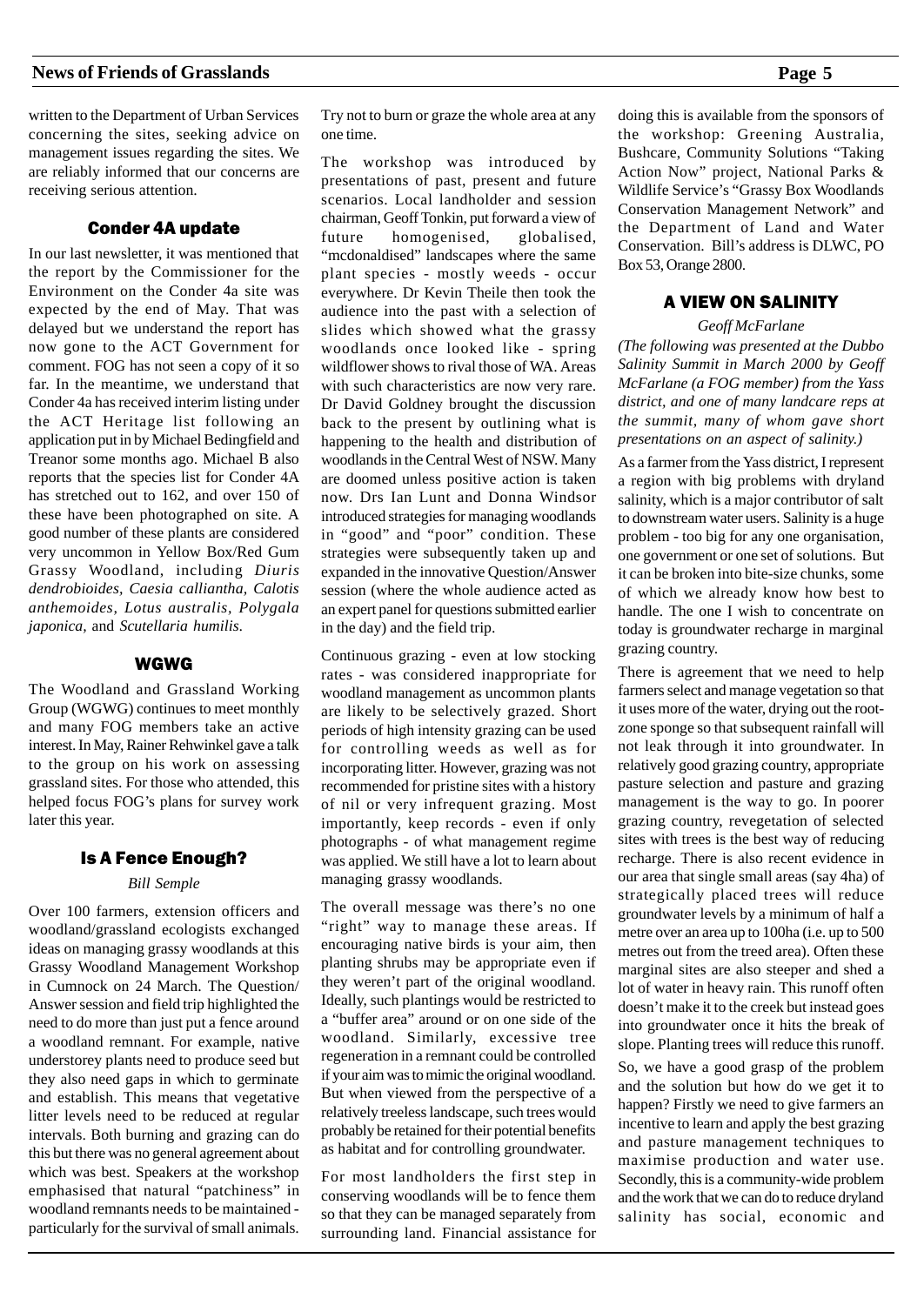environmental benefits in and beyond our own backyards. Let's make sure that all the beneficiaries share the burden. But we want maximum effect for each dollar spent. That means pouring money into trees and pastures, not fencing materials, not research, not administration. The plan is a simple one and much of it is not new.

- Set up a scheme give it a name like Salt Stopper - publicise it and administer it through local DLWC or Dept. of Agriculture offices.
- Fund the scheme from many sources e.g. State and Federal budget allocations, an irrigation water levy, sponsorship by business - we all benefit, we all pay.
- In each sub-catchment, have someone act as a part-time agent for the scheme to liaise with farmers on all aspects of dryland salinity.
- Pay farmers an upfront amount (say \$125 per ha) to compensate them for loss of grazing land for say 5 years while trees are getting established.
- Get a contractor to direct seed suitable trees and shrubs - about \$500 per hectare.

Draw up a management agreement between the farmer and the scheme so that the farmer manages the selected site appropriately. In the management agreement, allow the farmer to, in the second year and at his own expense, plant up to say 200 stems per ha of native trees amongst the direct-seeded ones. These would be managed and later cut for milling, posts or firewood so that there is a growing asset value and potential cash flow over and

above that which will be derived from the careful grazing that would be undertaken after 5 years. This simple scheme is salt effective. These are prime recharge areas. The very cheap solution of direct seeding of trees and shrubs is also the most effective in this lighter country.

The scheme is cost effective. In targeting marginal grazing country at a time when returns are poor, the compensation costs are low. Each hectare revegetated would cost \$625 (\$125 for the farmer, \$500 to get the trees in) - all in the first year then shut the gate - no further outlays at that site. This amounts to an all-up cost of less than 50 cents per established tree

and less than \$25 per hectare of groundwater reduction – a bargain by any comparison. If we had \$10 million per year for 5 years, we could revegetate 80,000 hectares and reduce groundwater levels for 2 million hectares.

The scheme is farmer friendly and at a time when farmers are being urged to be economic rationalists it will pass the test. No longer can we just rely on the good intentions and long-term environmental benevolence of only a subset of farmers. We need to have wide appeal so that we can be assured that money and time is applied where the effect will be greatest.

The scheme also meets the criterion of being "multiple benefit". Apart from reducing salt, the revegetation of marginal country brings the environmental benefit of reducing land degradation and increasing tree and shrub cover for the benefit of native plants and animals. It also provides a wind break to shelter stock and to benefit adjacent pastures by reducing evaporation.

In conclusion: Much of the dryland salinity problem is well enough understood for us to not have to wait for more research, wait for carbon trading, wait for salt credit trading, wait for the problem to get bad enough for the public to demand action. Let's not wait - let's just roll up our sleeves and get stuck into it! It's no longer too hard.

### GRASSLAND REDISCOVERY

*The following article was first published in Natural Heritage, The Journal of the Natural Heritage Trust, No.6, Summer 2000*

A South Australian farmer has played an important role in rediscovering a native daisy previously thought to be extinct after learning about the importance of native grasses through his landcare group.

Paul Slattery, a sheep-wheat farmer from



South Australia's Clare Valley, had seen the unusual plant, known as the Spiny Daisy, his whole life but had not realised its significance in Australia's biodiversity.

Mr Slattery's membership of the Natural Heritage Trust-funded revegetation program, Caltowie Corridors of Green, had assisted his understanding of the importance of native grasses for soil health and as a vital source of nutrition for important pollinators in the ecosystem, such as native birds and insects.

He had been revegetating two hectares on a stony hill and had been expecting a visit from a grassland expert connected with the Caltowie Corridors of Green Bushcare project.

"Because I knew (she was) coming, I picked a few plants that were growing along the roadside merely to identify them," Mr Slattery said.

Advice was ultimately sought from a daisy expert in Canberra, Dr Randy Bayer, principal research scientist in the plant industry division of CSIRO. Dr Bayer confirmed that the daisy was indeed a species thought to be extinct.

The plant, commonly known as the "Spiny Daisy" (*Acanthocladium dockeri*), has been listed as extinct since the last identification had taken place in 1910. Members of the Burke & Wills expedition explorers' party found the daisy growing in sandhills along the Darling River near Menindee in far western NSW in October 1860.

Found by Dr Hans Beckler, a botanist and medical officer on the expedition, it was named in honour of the Reverend J. Docker who sponsored and helped promote the efforts of the explorers' party. Botanists believe the Spiny Daisy may provide

considerable genetic information that relates modern species to ancient species of daisy - a sort of missing link in the daisy family.

Dr Bayer said his DNA analysis of the daisy confirmed it could be the nearest plant one could find to the ancestor of hundreds of daisy species in the Australian flora.

Federal Environment and Heritage Minister Robert Hill said "this is a tremendous example of how the Natural Heritage Trust is helping not only to fund on-ground conservation works, but it's also generating a greater sense

of awareness and understanding of Australia's rare and unique biodiversity."

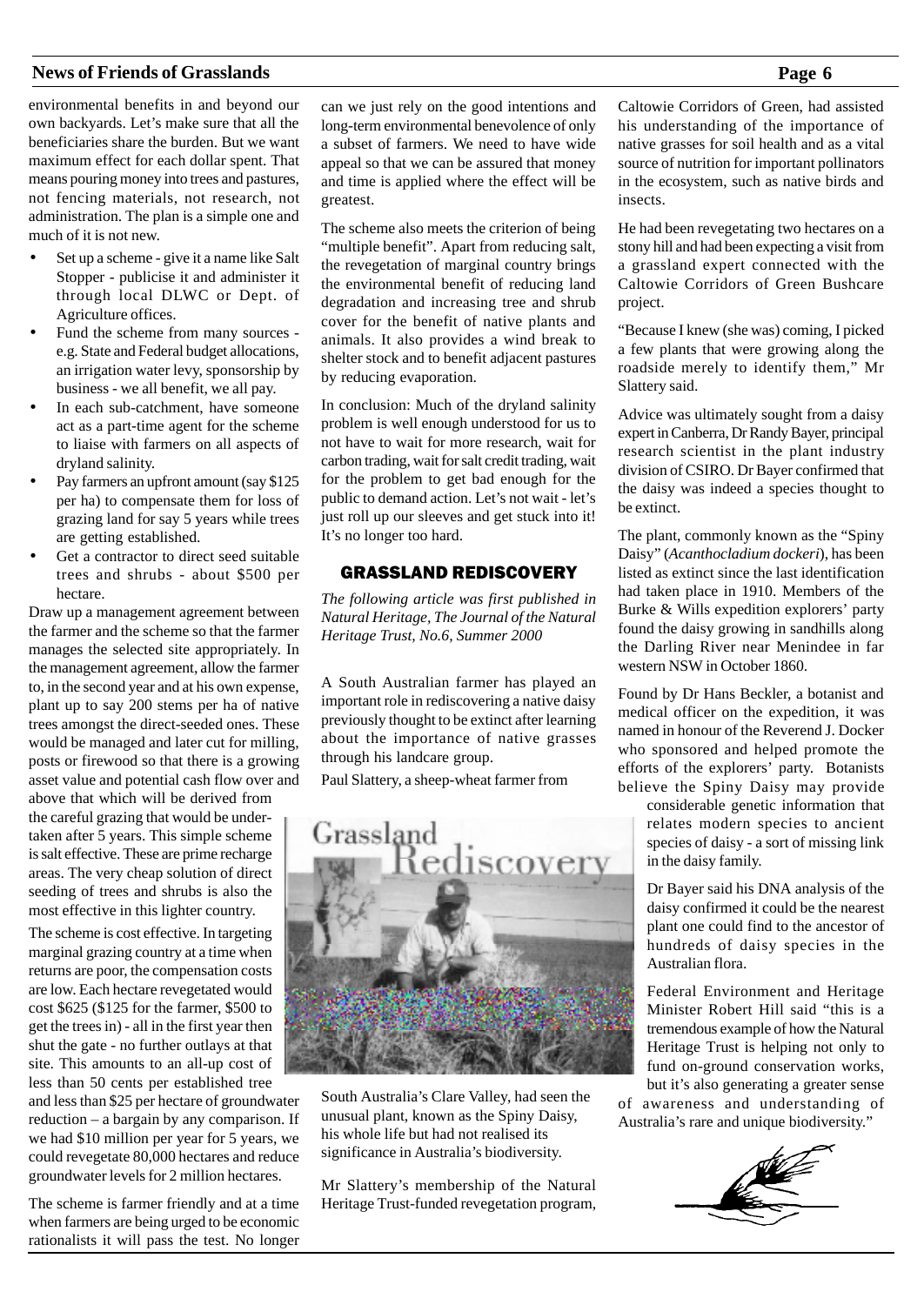# ECOLOGICAL INVESTIGATIONS OF MAISIE FAWCETT

*The following was first published in Cultural Heritage of the Australian Alps, Proceedings of the symposium held at Jindabyne, New South Wales, 16-18 October 1991. Our FOG visit to Bright in March this year included a visit to one of Maisie Fawcett's experimental exclosures, which were designed to measure the effects of cattle grazing on the alpine grasslands. The following article gave us the answers to most of our questions arising from the visit.*

By the middle of the twentieth century dramatic changes had occurred in the botanical sciences and in human expectations and perceptions of Victoria's alps. Plant ecology had developed from the sturdy roots of phytogeography but the suitability of ecological theories and practices for Australian ecosystems had still to be determined. Meanwhile, economic possibilities other than beef production were under consideration for Victoria's alps. As the Hume Reservoir was filling and the Kiewa Hydroelectric Scheme was being translated from drawing board to landscape, the water catchment capacity of the alps was recognised as a crucial consideration. The flora was no longer novel, but the ecological relationships of the vegetation and soils were unstudied and unknown. The mechanisms by which the soils and their mosaic of protective vegetation - mossy bogs, grasslands, heathlands and forests maintained the catchment capacity of the alps remained arcane.

### **The threat of soil erosion**

In the 1940s, nearly a century after Mueller set his botanical sights, and pastoralists their summer stock, on Victoria's alps, botanical investigations were established to address particular pragmatic concerns. Expensive irrigation and power-generation schemes must not be put at risk from siltation due to soil erosion. Fear of the economic consequences of siltation on these schemes, provoked the initiation of ecological investigations into the effects of stock on the vegetation and soils of the catchments of the Hume Reservoir and the Kiewa River.

The possibility of soil erosion highlighted a possible conflict of interest in the exploitation of Victoria's mountain ecosystems. While free annual alpine summer grazing made economic sense for the lucky pastoralist, the economic consequences of their heavy, hard-hooved stock on the water-absorbing capacity of the alps were not so obviously positive. The conversion of mossy streams into barren gravel beds and the denudation of peaks and saddles in some of the more exposed alpine areas provided a stark incentive to investigate the ecology of the region.

Thus by the middle of this century, growing concern about the effect of stock on the capacity of mountain soils and their protective vegetation to absorb and gradually release precious irrigation and power-generating water provoked ecological research on the Bogong high plains which was aimed at understanding the causes and control of soil erosion. Across the New South Wales border the Snowy Mountains Scheme also required protection from siltation, and soil erosion on the Monaro tablelands was under investigation. In both states the investigations were under the auspices of the state soil conservation authority. They reflected an increased awareness of the problems of soil erosion which followed the environmental disasters of the 1930s.

In the 1930s Victoria suffered devastating dust storms and then the horrific wild fires of January 1939. In the patchily burnt alps, the prolific regeneration of grasses and shrubs attracted cattle, which exacerbated the postfire soil erosion in Victoria's high country. The government was spurred into action. In 1940 it passed the Soil Conservation Act, under which Victoria's Soil Conservation Board (SCB) was established to address the problem of soil erosion in the state.

### **An ecological survey of the Hume catchment**

The new SCB recognised the possible threat of soil erosion to the irrigation potential of the Hume Reservoir and sought help from the University of Melbourne. The Professor of Botany, John Turner, arranged a research grant for a scientist to investigate the causes and control of soil erosion in the Hume catchment. From 1941 a Melbourne University botany graduate, Stella Grace Maisie Fawcett, MSc, was stationed in Omeo to undertake an extensive ecological survey of the Hume catchment for the SCB.

As part of her pasture regeneration studies, Maisie Fawcett had large areas fenced to exclude stock on the steep eroded slopes of Mt Mesley and Mt Livingstone. In these exclosures she recorded vegetation changes and also stream flow and siltation rates. Nearer Omeo she challenged the local wisdom by

trialing introduced pasture plants. In 1943 her work was selected for Victoria's first demonstration area of soil conservation practices. It showed the value of contour furrows in reducing run-off and soil loss, and in arresting severe gully erosion. Her investigations of gully erosion or 'washaways' earned Maisie Fawcett the title of 'Washaway Woman' and sometimes 'Erosion Girl' (Thompson 1981:26).

In order to study the effects of grazing on the vegetation she learned to ride a horse and travelled widely across the alps. Gradually she gained the friendship and support of local cattlemen, and after persistent requests, was eventually permitted to ride up onto the high plains with them at mustering time. From her extensive observations of the vegetation and the cattlemen and their cattle, Maisie Fawcett developed an intimate knowledge of the history and current practices of Victoria's alpine grazing industry (Carr 1989; Johnson 1974:86; Turner 1960).

Her massive ecological report on the Hume catchment interpreted the term 'ecological' in its widest sense. Fawcett (1955) sought historical as well as geographical information to provide firm foundations for her ecological interpretations of the area. Records of early exploration and settlement provided glimpses of a century's grazing and fires on the vegetation and soils of the Hume catchment. By 1951 she had recorded and analysed a decade's observations of the vegetation in a fenced exclosure, and was piecing together the ecological intricacies of the Hume catchment. She listened to her grazier friends, but was convinced that vegetation degeneration and soil erosion were due to over-grazing, with fire a contributory factor.

### **Bogong high plains exclosures**

While in Omeo Maisie Fawcett developed a special interest in the Bogong high plains. She went as often as she could arrange a trip, sometimes staying in the Scout hut or with the Trimbles in the SEC cottage. A visit there in the autumn of 1943 convinced her that, although it was not as obvious as on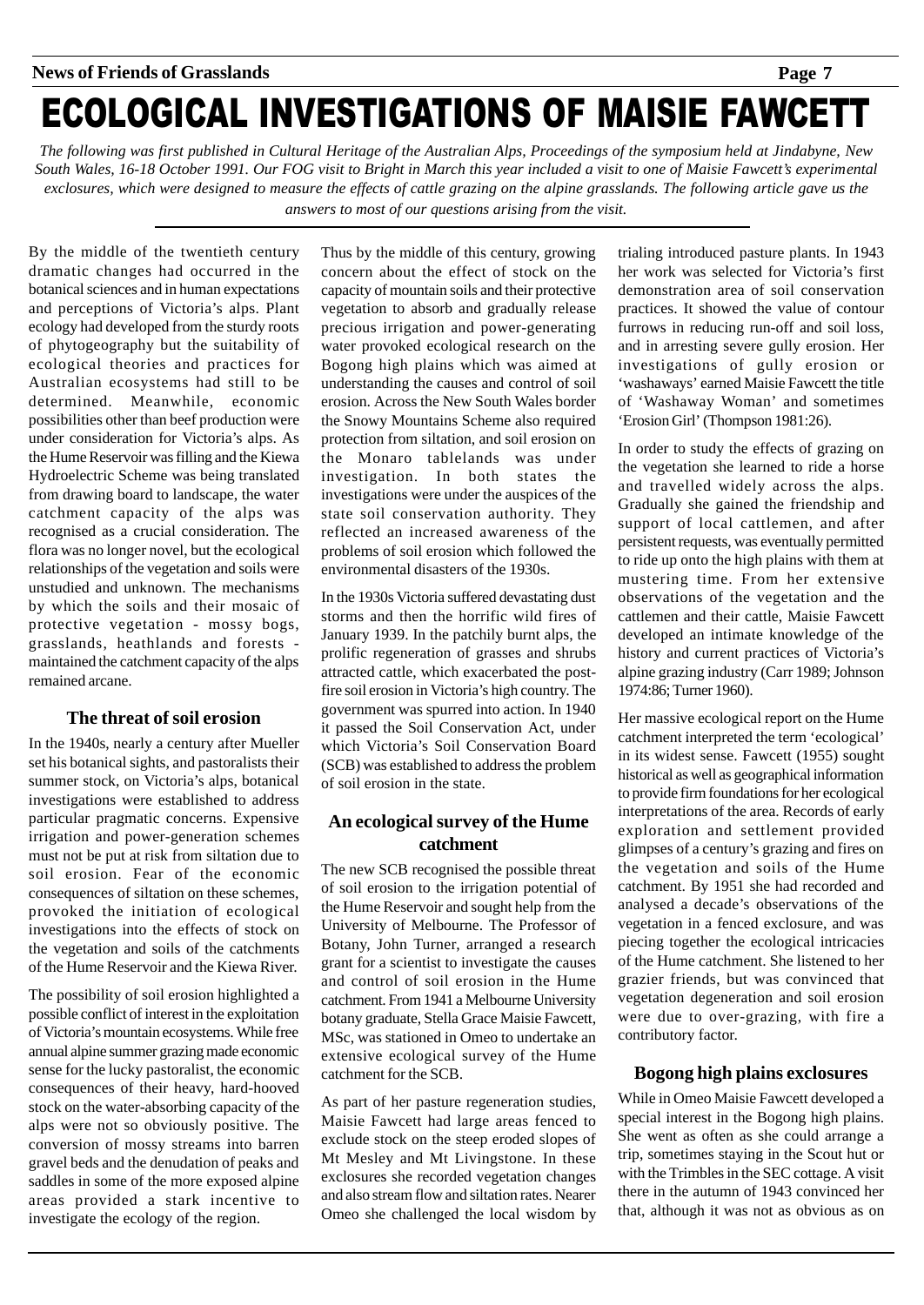lower slopes, soil erosion was a problem on the high plains (Fawcett to Turner, 20 Apr. 1943). Local SEC engineers shared her concern. Part of the Bogong high plains was in the Kiewa catchment, where it was essential to maintain stream flow for the SEC's hydroelectric scheme, which was then under construction.

The SEC asked the young SCB to prepare a report on land use in the Kiewa catchment. Maisie Fawcett assisted the SCB subcommittee

which inspected the Bogong high plains in March 1944 (Thompson 1981:39). In her report to the SCB, Fawcett noted that severe erosion was continuing on steep wooded slopes which had been burnt in the 1939 and possibly earlier fires, on steep slopes on which snow drifts lie late (snow patches), and on the tops of mountains above the tree line. Sheet erosion was common on these areas, and gullying was associated with

submit a plan for the control of summer grazing in the Kiewa catchment. The SCB (1945:8) believed that the experience of controlled grazing on the Kiewa catchment could be used as a guide for the management of all highland grazing country in the north-east.

Following her appointment in 1944 to the SCB as its first research officer, Maisie Fawcett initiated an ecological experiment on the Bogong high plains to investigate the problem of soil erosion in the Kiewa catchment. She used methods which she had already shown

the ecological effects of cattle on high plains ecosystems could be studied more objectively than previously.

In January 1945 Professor Turner arranged for three recent botany graduates from his department to assist the 'Erosion Girl' to initiate her study of the high plains vegetation - Gwenyth Wykes, Honor Hebbard and Jean Mathieson (Scout Hut Log Book, January 1945). Together these 'high plains plant hounds' collected plants widely and converted the Rover Scout hut

into a botanical holding-house for specimens in transit to the University of Melbourne.

Having adapted the Levy point method to the mountainous terrain and vegetation in the Hume catchment, Fawcett chose to continue using this method to analyse vegetation cover on the Bogong high plains. This was a very labourintensive method: the species of every leaf touched by each long thin needle lowered vertically down through the vegetation at hundreds of sites had to be recorded each summer. To facilitate a detailed long-term ecological

badly eroded snow patches and damaged moss beds. The most serious but least obvious problem existed in the extensive grasslands. Degenerative changes over large areas of snowgrass indicated the early stages of accelerated erosion (Carr & Turner 1959:15).

The SCB reported its concerns to the SEC. Convinced of the threat to the precious alpine soils of over-grazing, the SCB (1945:8) recommended controls on both the number of stock and the length of their summer sojourn on the Bogong high plains. In January 1945, the SCB arranged a conference for representatives of the SCB, SEC and other Victorian government authorities. The conference approved the SCB's recommendations, and further recommended that the Department of Lands and Survey and the Forests Commission should confer about the best methods for controlling grazing, and, after consultation with cattlemen, should

- the Levy point method for the analysis of vegetation inside and outside fenced exclosures which excluded stock.

In the summer of 1944/45 Fawcett selected a site for a large exclosure - a 19-acre area on the edge of the Rocky Valley catchment. The SCB was given permissive occupancy of the area which in 1945 was fenced by the SEC to exclude stock. It was a complete minicatchment area which included a mosaic of vegetation types such as *Sphagnum* moss beds (mossy bogs), snowgrass tussocks, heath and fire-scarred scrub. In each of the main vegetation types within the fenced exclosure, Fawcett marked out a plot, and for each of them she selected a control plot on a similar slope outside the exclosure. The unfenced control plots were still subjected to grazing. These Rocky Valley plots allowed a record to be kept for each type of vegetation inside and outside the fenced exclosure, so that any effects of the removal of cattle could be followed over successive summers. Now

study, Professor Turner agreed to supply the large numbers of botanical recorders required each summer. As well as providing university research assistance and vehicle, Turner also liaised with the SCB, SEC and Rover Scouts. The Rover Scout hut log book for the late 1940s and early 1950s records the university group's thanks to the Rover Scouts for accommodation and to the SEC for transport, food and fencing.

In contrast with Mueller's botanical surveys a century earlier, these ecological surveys were not epic, solitary, or single performances. They were repeated annually, were labour-intensive, social events, and involved authorities responsible for tertiary education, electricity generation, soil conservation and scouting.

The annual summer excursions were convivial and enjoyable experiences for members of the Botany School and their colleagues and friends. For a decade these

# to be suitable for her Hume catchment studies

Photo courtesy of the Department of Conservation and Environment

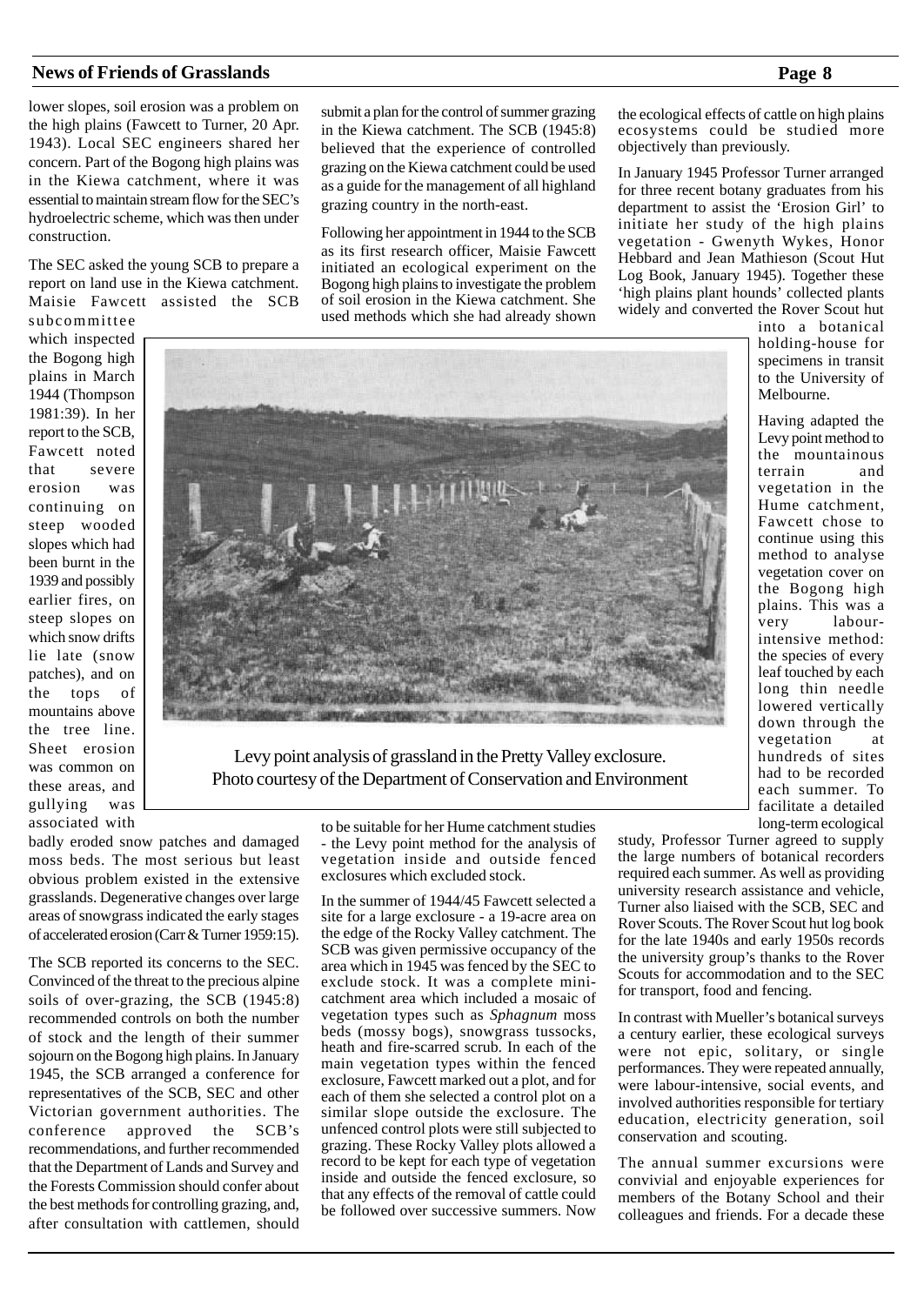excursions provided an important cohesive force for research students and staff in Turner's department. Despite some personal tensions, people worked very hard and were pleased to be included in the high plains party. The backbreaking tedium of vegetation analysis was shared by all members of the university team and opportunities were provided for visiting other parts of the alps.

In January 1946 Professor Turner brought the first large university group to help Maisie Fawcett on the Bogong high plains. Included

were members of his department - Reuben<br>Patton, Ethel Patton, McLennan, Sophie Ducker, Gwenyth<br>Wykes, Jean Wykes, Mathieson and Vera Hanly - as well as Lilian White from<br>zoology and zoology, Geoffrey Leeper, Nancy Millis and<br>B V (Bunny)  $(Bunny)$ Fennessy from agriculture, and members of the SCB. That summer 15 assorted botanists, zoologists, geologists and soil experts were fed and transported by the SEC from Bogong township in the jocularly named 'prison van' (or sometimes 'black maria') to the track above the Scout hut (Scout Hut Log Book, January 1946).

grasslands of the Bogong high plains, which are dominated by species of the native snowgrass *Poa*. Essential for the protection of these precious grasslands, was a study to establish the nature, origin and development of the grasslands on the high plains. Since one particular type of grassland was not included in Fawcett's Rocky Valley exclosure, Fawcett and Turner established another exclosure. On a gentle saddle at the edge of the Pretty Valley catchment north-west of Cope hut, they selected a regularly grazed uniform area of grassland for a fenced

Wit as well as vegetation analysis blossomed on the high plains each January. In 1947 and 1949 Dorothy Ellwood, nee Caine, devised botanical keys to distinguish each of the participants. Included were *Profus levimaniacus, Fawcettia urbophobia, Willisia migrantissima, Ashtonia saxifraga* and *Goodallium omnivorante*. Other artistic endeavours were also inspired by the annual excursions. Suzanne Duigan and John Turner produced poetry, while Iona Maclennan, John Turner and David Ashton produced illustrations and paintings. The



botanical artist, Margaret Stones, *Stonessya depictana var minutissima* was initiated into the world of field botany on the high plains. While convalescing from tuberculosis she joined the summer excursion of January 1948. The following two summers she returned with the university team to develop her botanical artistic skills in the field.

The exclosure plots as they are today as seen on the recent FOG field trip. Photo Michael Treanor

Sophie Ducker, Dr McLennan's assistant, was in charge of the High Plains Herbarium. With Jim Willis, from Melbourne's National Herbarium, she combed the high plains for new species.

Towards the end of the excursion, as part of the SCB's field day, SCB members conferred with cattlemen inside Fawcett's Rocky Valley exclosure. This meeting had important repercussions - the realisation of recommendations of the SCB conference the previous January. In an endeavour to prevent erosion in order to ensure continuous stream flow for the Kiewa Hydroelectric Scheme, an advisory committee and a cattlemen's committee were appointed to determine the permissible numbers of cattle and the length of their annual summer stay on the Bogong high plains (SCB 1946:4; Scout Hut Log Book).

Highly valued by cattlemen are the extensive subalpine (below the treeline) tussock exclosure and its adjacent unfenced control plot (Carr & Turner 1959:39). These are the Pretty Valley plots. Late in 1946, at the request of the SCB (1947:7), the SEC again did the fencing. Now there were two fenced exclosures with their associated unfenced control plots requiring annual Levy point analysis.

During the university's annual visit in 1949, the SCB held another field day in the Rocky Valley exclosure. About 50 people attended, including members of the SCB's Advisory Committee, the Cattlemen's Committee, cattlemen from Omeo, Bright and Tawonga, and the university group. As in previous summers, both Maisie Fawcett and John Turner addressed the gathering and answered questions (Scout Hut Log Book; SCB 1949:7). The university party included David Ashton and also David Goodall who was testing the suitability of the Levy point method of vegetation analysis for the tussock grasslands of the Bogong high plains.

Although unhappy to leave Omeo, in 1949 Maisie Fawcett accepted a lectureship in Melbourne University's botany department where she gave lectures in plant taxonomy and ecology to science and agriculture students. But the high plains research continued. University academic and technical staff and senior and research students, continued to look forward to the summer ecological pilgrimages to the Bogong high plains to monitor vegetation changes in the Rocky Valley and Pretty Valley plots. Although statistician Goodall reckoned that records once every four years would be adequate, the excursion remained an annual event.

THIS FASCINATING STORY IS TO BE CONTINUED NEXT NEWSLETTER...

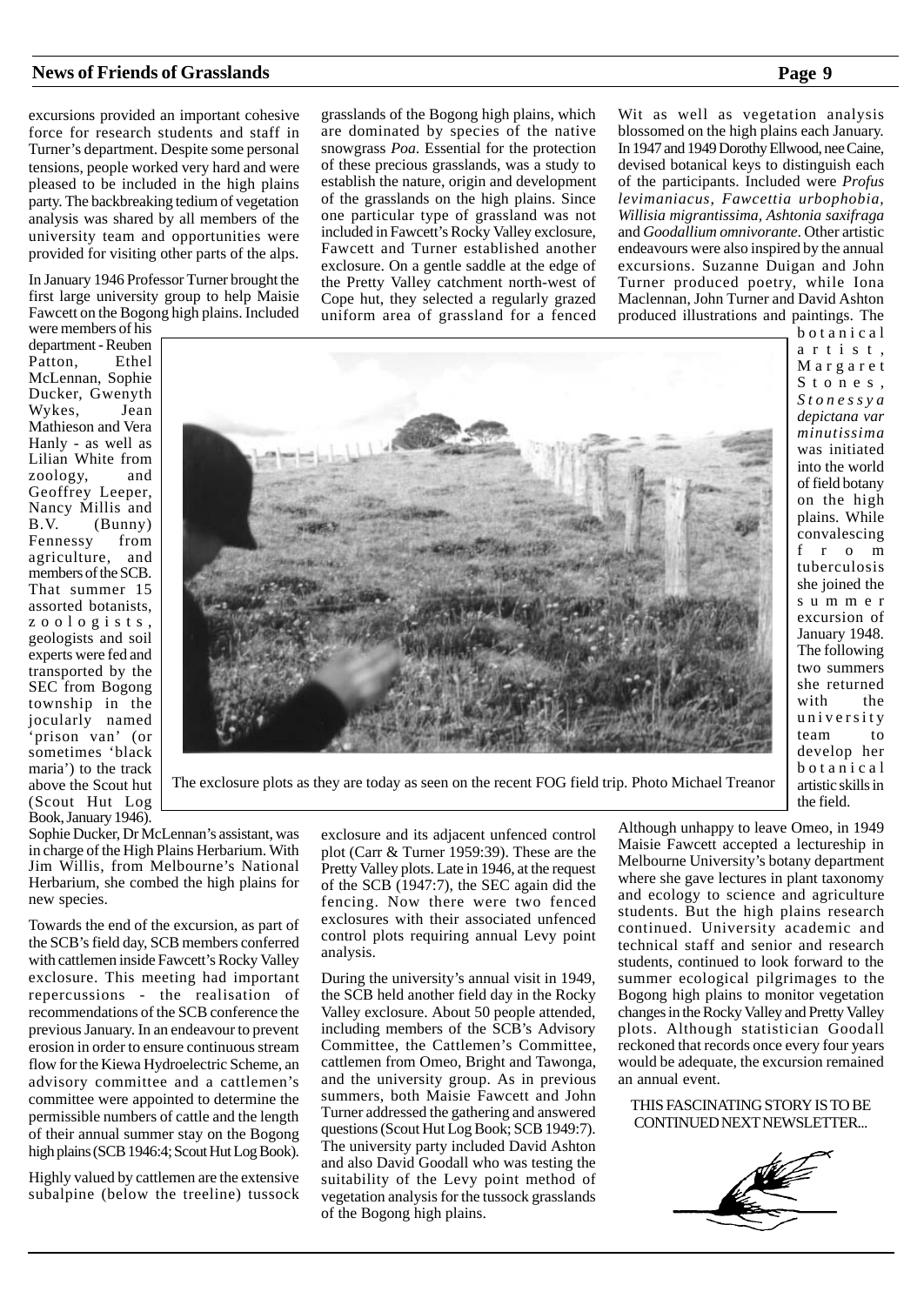### ACTION PLANS FOR ENDANGERED AND VULNERABLE SPECIES

*Naarilla Hirsch*

### **Action plan for the Button Wrinklewort**

The Button Wrinklewort is a slender perennial forb, with yellow button flowers from December to April. It occurs on the margins of open stands of Yellow Box/Red Gum Grassy woodland with a ground cover of various native grasses and other forbs, and extends into natural temperate grassland.

It was declared endangered in the ACT because it is

• recognised as endangered on international and national listings;

• at risk of premature extinction in the ACT in the near future due to

- current severe and continuing decline in population or distribution (as evidenced by direct observation and by severe decline in quality and quantity of habitat),
- imminent risk of severe decline in population and distribution, and
- seriously fragmented distribution for a species currently occurring over a moderately small range or having a moderately small area of occupancy within its range

The conservation objective is to maintain viable populations of the Button Wrinklewort in functional native grasslands and grassy woodlands in the known sites of the species in the ACT, including maintenance of the species' potential for evolutionary development in the wild. An important aim is to maintain as diverse a gene pool as possible, as we are discovering a tendency for inbreeding and subsequent sterility arising in very small populations, especially in Victoria.

Button Wrinklewort sites will be monitored for seedling establishment and inspected for damage. An appropriate management regime will be developed for each site, with specific management issues being woody and herbaceous weed control, regeneration of native trees and shrubs, understorey competition, off-site (horticultural) conservation of the species, and documentation of plantings. Environment ACT will participate in the National Recovery Team, with activities such as compilation and distribution of management guidelines and conservation information, and coordination of protection and management activities with Commonwealth, NSW and Victorian members of the Team.

At the time of preparing the action plan, two sites were already in nature reserves and one in urban open space. Memoranda of Understanding were to be negotiated with the Commonwealth and St. Marks to protect a further five sites. Future planning issues that could affect conservation of Button Wrinklewort include the Very Fast Train (Majura and Jerrabomberra valleys), a future industrial complex associated with the airport (Majura valley) and a future site for the Prime Minister's residence (Stirling Ridge).

Source: ACT Government, 1998. *Button Wrinklewort (*Rutidosis leptorhynchoides)*: An endangered species*. Action Plan No. 8. Environment ACT, Canberra.

### **Action plan for the Small Purple Pea**

The Small Purple Pea (Swainsona recta) is a slender erect perennial plant, with purple or bluish flowers in spring. It occurs in open woodland dominated by one or more of a number of *Callitris* or Eucalypt species, with a grassy understorey dominated by Kangaroo Grass or *Poa* species.

It was declared endangered in the ACT because it is

• recognised as endangered on international and national listings;

• at risk of premature extinction in the ACT in the near future due to

- current severe decline in population or distribution (as evidenced by direct observation), and
- seriously fragmented distribution for a species currently occurring over a moderately small range or having a moderately small area of occupancy within its range

Conservation objectives are to maintain and increase (if possible) the size of the Mt Taylor and Kambah populations, and to apply research and monitoring findings to develop and update management plans for sites of the Small Purple Pea in the ACT.

Apart from the Mt Taylor plants, the local populations are in very small or narrow areas of suitable habitat, surrounded by other land uses. This makes them very vulnerable to detrimental influences from surrounding areas, such as weed invasion, accidental grazing or trampling, fertiliser run-on, herbicide drift, shading, and slug and snail attack.

Intended management actions include surveys of other potential habitat for the species, monitoring of sites and their buffer zones, installation and maintenance of protective fences/barriers and information signs, and development of a management plan for each ACT site. Specific management activities include burning sites every 3-5 years (to prevent suppression of the pea by grass competition), rehabilitation of buffer zones, woody weed removal, and advising Parkcare groups and adjacent land managers on the presence, status and protection measures of the small purple pea. The action plan states that no further planting or removal of previously planted Small Purple Pea should be undertaken until the National Recovery Team has assessed the results of current genetic studies.

Source: ACT Government, 1998. *Small Purple Pea (*Swainsona recta)*: An endangered species*. Action Plan No. 9. Environment ACT, Canberra.

### FLORA BANK

The first FloraBank guideline is *Native seed storage for regeneration*. FloraBank considers it more important to dry seed well and store it in an airtight container then to store it at a low temperature. Many Australian plants, particularly those with hard-coated seeds (eg acacias), store visualise at room temperature for years, whereas many rainforest species with soft or fleshy seeds must be stored in a fridge. When storing seed, plan a storage time limit suitable for your work. Also plan a low-cost storage area that is as dry and cool as you can manage, and in which you can easily work.

For room temperature storage, FloraBank recommends drying all seed and sealing it in airtight resealable press seal plastic bags as the best low-cost option. The filled plastic bags should be stored in strong containers for protection and to maximise storage space. Regular basic insect and pest control measures should be included in your seed cleaning and storage. Monitor the humidity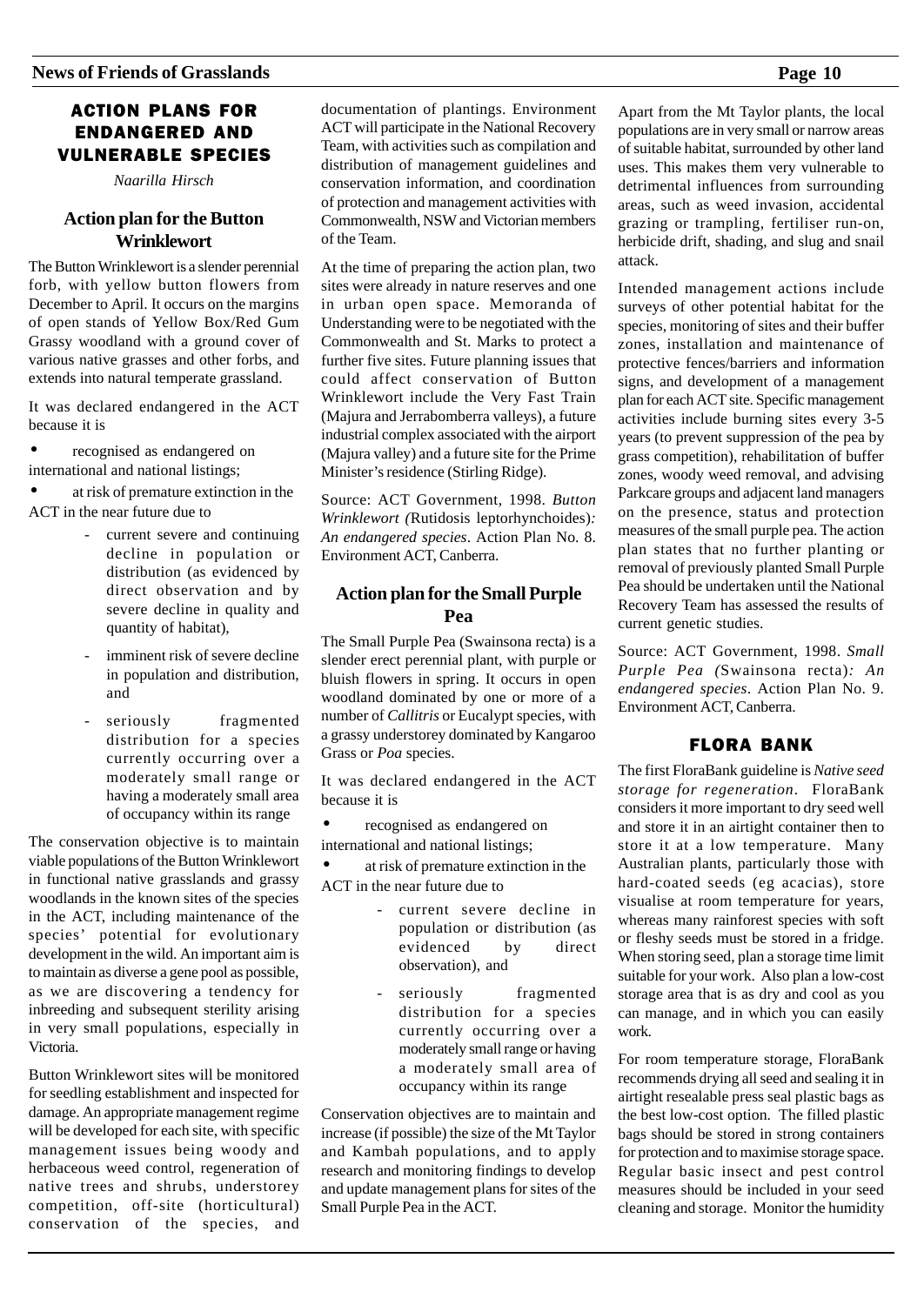

Margaret Ning, Alan Ford, Geoff Robertson and Whin examine Maisie Fawcett's plots in the Victorian Alps. Photo Michael Treanor

in your storage area (or fridge) with a single electronic humidity meter.

Depending on where you live or the type of seed you are storing, you may need to use an air-conditioner to maintain constant temperature or storing your seed in airconditioned premises. Air-conditioners dehumidify (dry the air) at different rates, so get one that achieves the best relative humidity compared to outside air. Because of the high humidity, you must store seed in airtight containers in a fridge.

To tell if you've got it right, FloraBank recommends you do a simple cut test on all seed collected, a germination test on all seed as it goes into storage, and another germination test as it comes out of storage.

For a copy of this guideline, contact the FloraBank coordinator, Warren Mortlock, on 02-62818585 or email greenaus@ozemail. com.au.

### NEWSLETTERS RECEIVED

### *Naarilla Hirsch*

The latest issue of *Life Lines* (Community Biodiversity Network) has an article on *Firewood and woodland protection* which is somewhat depressing. It points out that Canberra's diminishing firewood supplies are sourced from woodlands as much as 500kms away in NSW; that in the Armidale district of NSW, firewood supplies are predicted to run out in little over a decade at current rate of use; and that the bulk of the Victorian supply is cut from the small remaining fragments of once extensive box-ironbark, red gum and other temperate woodland types (very few

of which are protected in nature conservation reserves). Repeated and extensive cutting for firewood and other minor forest products leads to the loss of trees and tree hollows, standing dead trees, fallen timber and tree debris, and in soil compaction. The result is loss of resources (e.g. nectar), nesting sites and habitat for a range of species, including arboreal species (e.g. swift parrot, regent honeyeater, powerful owl, squirrel glider), ground feeders (e.g. bush-stone curlew, common dunnart) and burrowing animals (e.g. pink-tailed worm-lizard, bandy bandy). While plantation products supply a significant proportion of Australia's sawn timber, wood panels and veneers, and wood used in pulp production, this is not the case for firewood. The article says there is an urgent need to establish a large, profitable, plantation-based firewood industry. There will be a National Firewood Conference on 8-9 June in Bendigo.

*Life Lines* also has an article about a project to monitor biodiversity in rangelands across Australia (about 75% of the continent, covering a range of habitats including grasslands). The first part of the project will review trends and threats to biodiversity in the rangelands, existing rangelands monitoring programs, biodiversity monitoring programs overseas, and the theory and statistics of monitoring programs. Further information can be obtained from Don<br>Franklin on 08-8946 8574 or on 08-8946 8574 or don.franklin@ntu.edu.au.

Don't forget that you can contact Margaret if you want to have a look at any of the newsletters discussed in this column.

### **ISOBEL CRAWFORD'S ANU** CONTINUING EDUCATION COURSES

### **Botanising in Canberra**

7-9pm on 3 Thursdays from 5 October, plus field trips 9-11am on 2 Saturdays 7 and 21 October.

\$115

Learn to enjoy and recognise the diversity of plants in Canberra. The field trips will include visits to the Australian National Botanic Gardens.

### **Grass identification**

7-9pm on 3 Thursdays from 9 November, plus field trips 9-11am on 2 Saturdays 11 and 25 November.

\$115

This course is for those who already have a basic knowledge of plant identification. Learn to recognise local grasses in the field, and to distinguish them from sedges and rushes, and in the laboratory learn to use microscopes and botanical keys.



## **ADVERTISEMENT Warren Ganter's Horticultural** Services

Supplying locally-collected native seeds and locally-grown seedlings, plus a planting service (plants supplied and planted).

> Phone: 02 6257 6630 or 0418 641 306